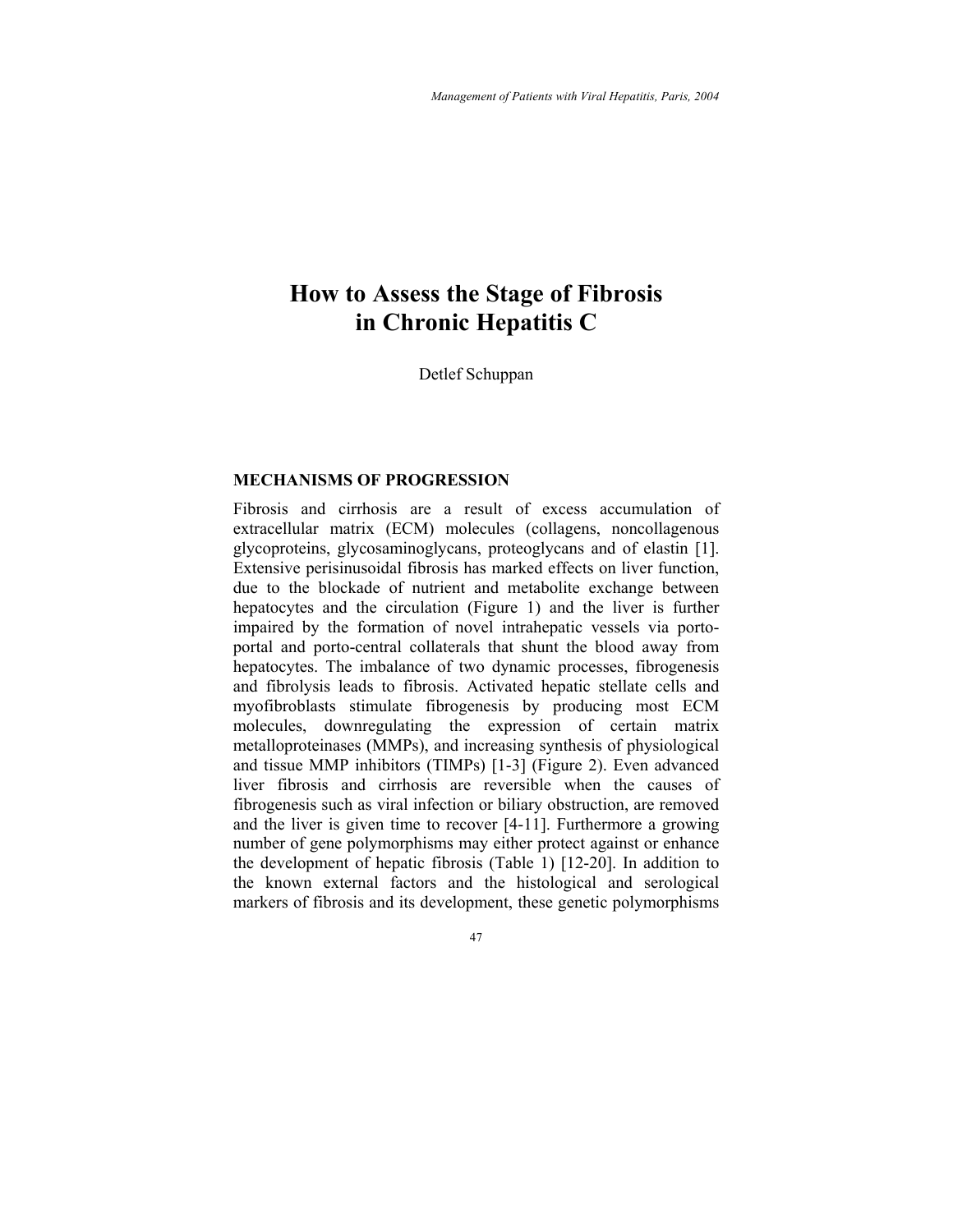may provide individual risk profiles for the development of severe fibrosis.



**Figure 1:** Capillarization of the sinusoids. Illustration of the major cell biological events that determine functionally relevant fibrosis [modified from a sketch kindly provided by Dr. M. Pinzani, Florence, Italy].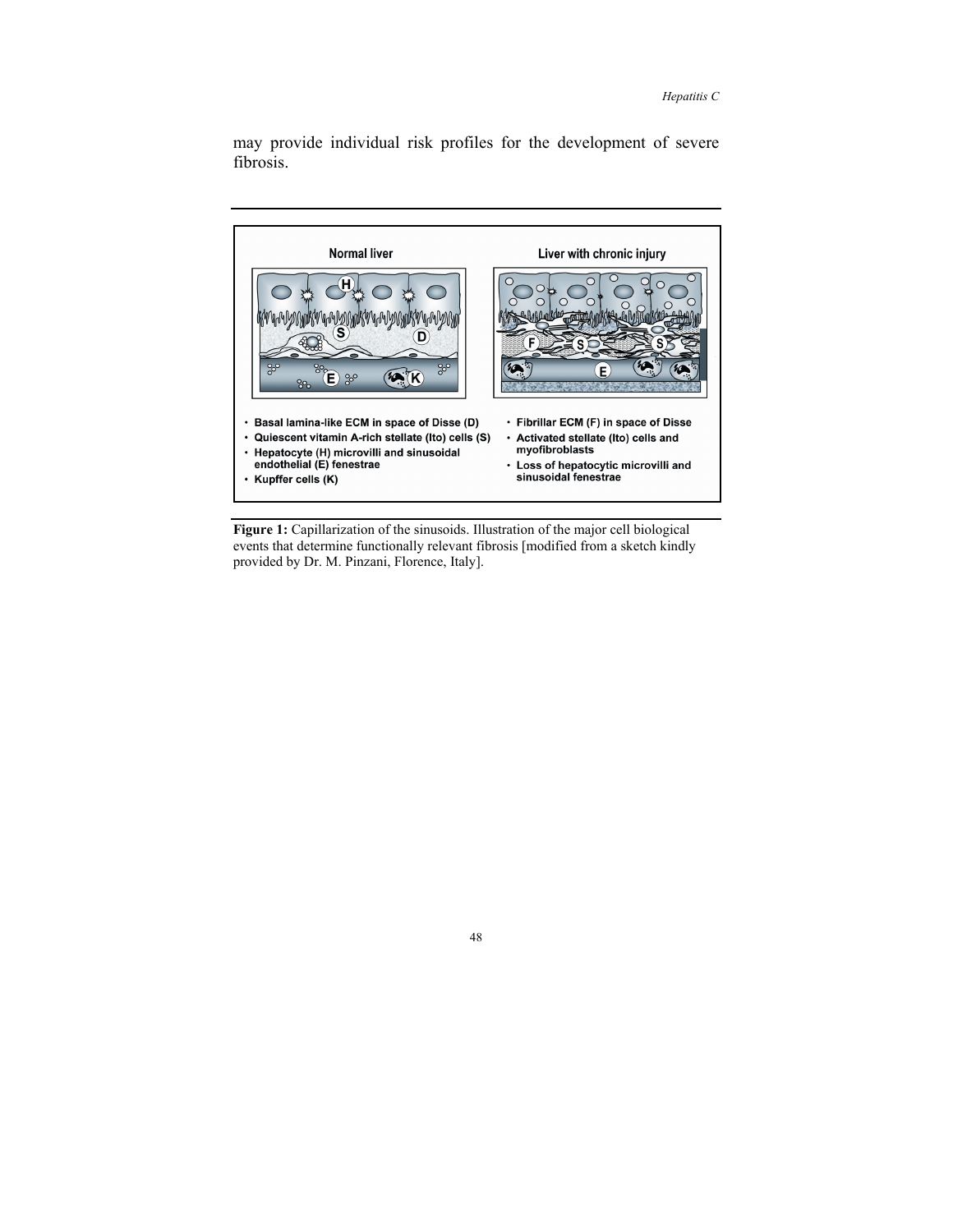

**Figure 2:** Initiation and maintenance of fibrogenesis. With continuous injury, primarily to hepatocytes or bile duct epithelia, and / or mechanical stress the normally quiescent hepatic stellate cells and portal/perivenular fibroblasts undergo activation and transdifferentiation to myofibroblasts. These myofibroblasts produce excessive amounts of collagens, downregulate certain MMPs and show an enhanced expression of the physiological inhibitors of the MMPs (TIMP-1 and -2). TIMP-1 can also promote myofibroblast proliferation and inhibit their apoptosis.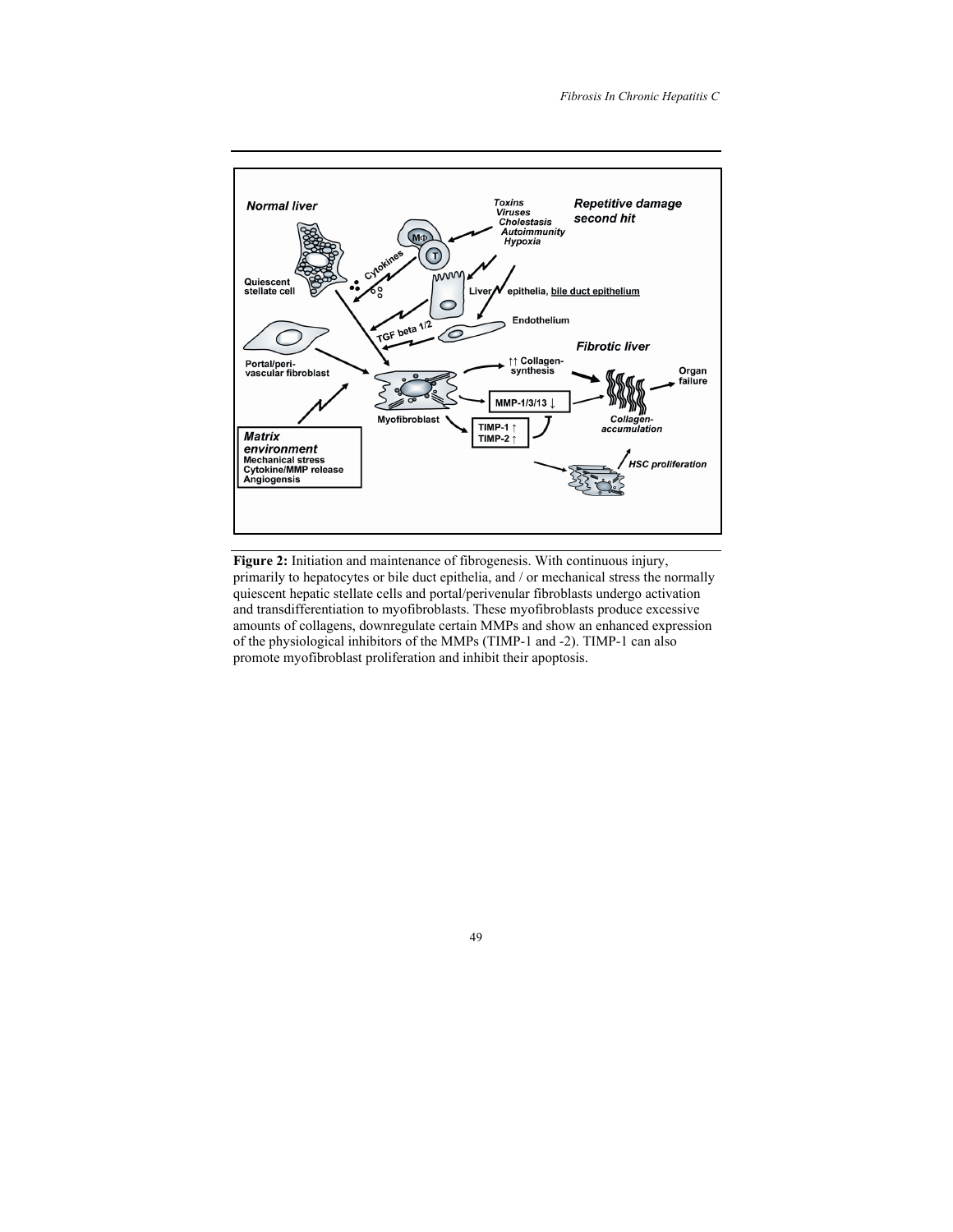Gender (protection by high dose estrogens)

Pro/antioxidative enzyme polymorphisms (MnSOD, GSTP1, CYP2D6), e.g., in hemochromatosis

Immune system (profibrogenic Th2 vs. Th1 response)

Single nucleotide-polymorphisms (IL-1beta, IF-gamma, MCP-1, TNFalpha, Factor V Leiden, MMP-3, TGF beta 1, DQB1\*0503)

Genetically determined comorbidities: HFE mutations, metabolic syndrome (NASH)

Regulation of regeneration and apoptosis

**Table 1:** Genetic predisposition for hepatic fibrosis [12-20]. CYP2D6, cytochrome P450 2D6; GSTP1, glutathione S-transferase P1 [Stickel et al. unpublished data]; MnSOD, manganese superoxide dismutase [Oesterreicher et al. unpublished data]; NASH, non-alcoholic steatohepatitis.

#### **IS THERE A GOLD STANDARD OF LIVER FIBROSIS?**

Sequential histological grading of inflammation and particularly staging of fibrosis are still considered the gold standard to assess progression. However, certain studies have demonstrated sampling errors not only in patients with liver diseases with a high degree of intrahepatic heterogeneity such as biliary fibrosis, but also in patients with alcoholic or hepatitis C virus (HCV)-induced fibrosis and inflammation. Thus, when the well accepted, easy to use, 4 stage METAVIR score is used to stage fibrosis [21], roughly one third of the scores differed by at least one stage in the same patient when biopsies from the left and right liver lobes were compared [22]. Similar results were obtained when laparoscopic assessment of cirrhosis vs. non-cirrhosis (which is questionable as a gold standard) was matched to histological findings [23] (Table 2 and 3). Similar results were obtained for the grading of inflammation. This discrepancy was confirmed and systematically investigated in a recent study using the overall scoring of large surgical liver specimens from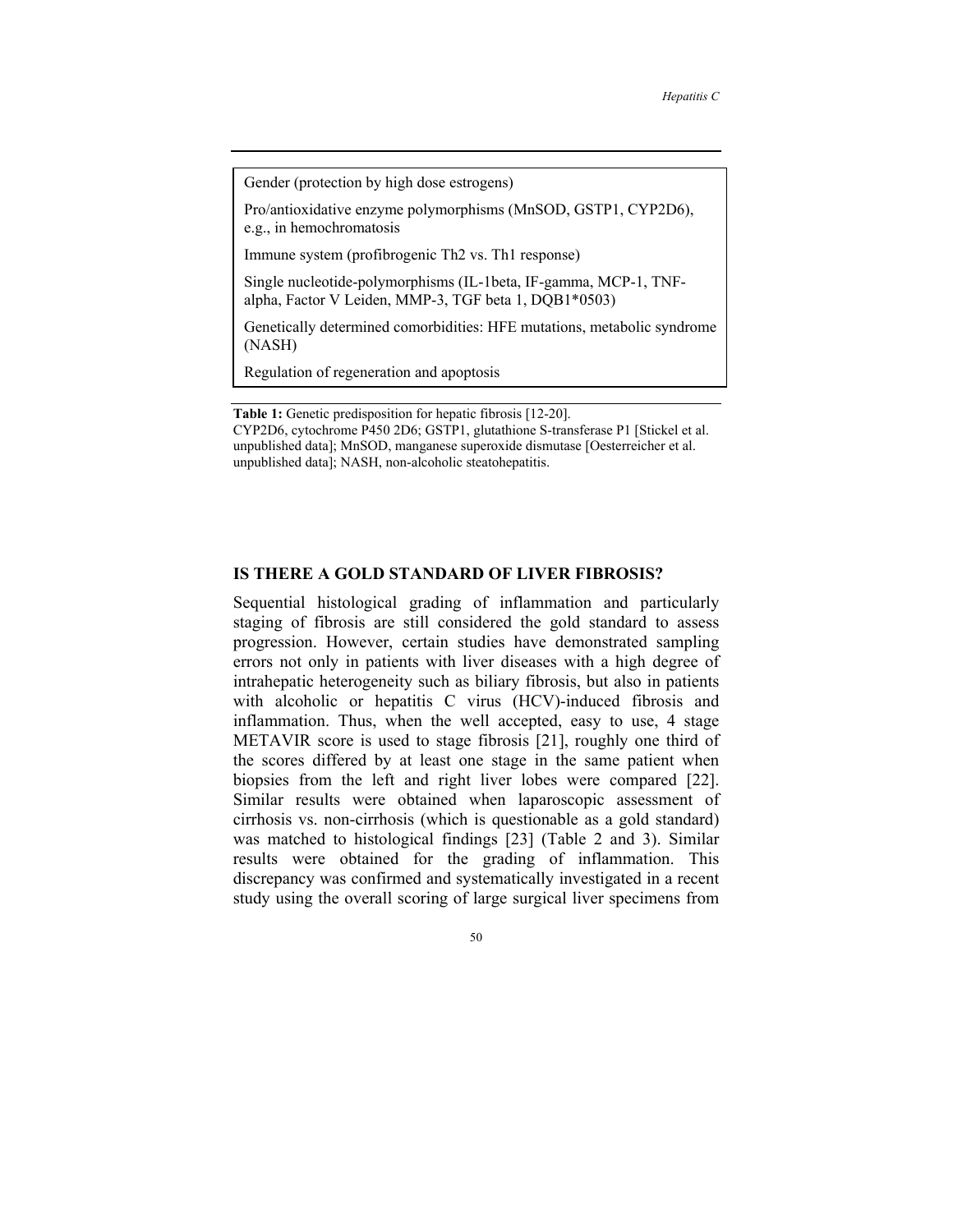patients with chronic hepatitis C as a gold standard. Results of this study showed that small, virtual biopsies derived from these large sections were correctly categorized in only 65% vs. 75% of cases when the biopsies were 15mm and 25mm long [24]. Moreover, a further increase in length from 25-45mm did not significantly increase accuracy. Therefore, although it is indispensable for many reasons, liver biopsy cannot be considered the ultimate gold standard for the assessment of stage and grade and thus the progression of fibrosis. This uncertainty complicates the search for non-invasive (serological) markers of the progression of fibrosis.

| Homogeneity of staging & grading in chronic hepatitis C.<br>HCV, laparoscopic biopsy of right and left liver<br>n=124, METAVIR score |        |               |  |
|--------------------------------------------------------------------------------------------------------------------------------------|--------|---------------|--|
| <b>Difference</b>                                                                                                                    | n      | $\frac{0}{0}$ |  |
| $\geq$ 1 stage                                                                                                                       | 41/124 | 33.1          |  |
| $\geq$ 2 stages                                                                                                                      | 3/124  | 24            |  |
| $\geq$ l grade                                                                                                                       | 30/124 | 24 2          |  |
| $\geq$ 2 grade                                                                                                                       | 2/124  | 1.6           |  |
| cirrhosis vs. stage 3                                                                                                                | 18/124 | 14.5          |  |

Table 2: Sampling error in chronic hepatitis C [22].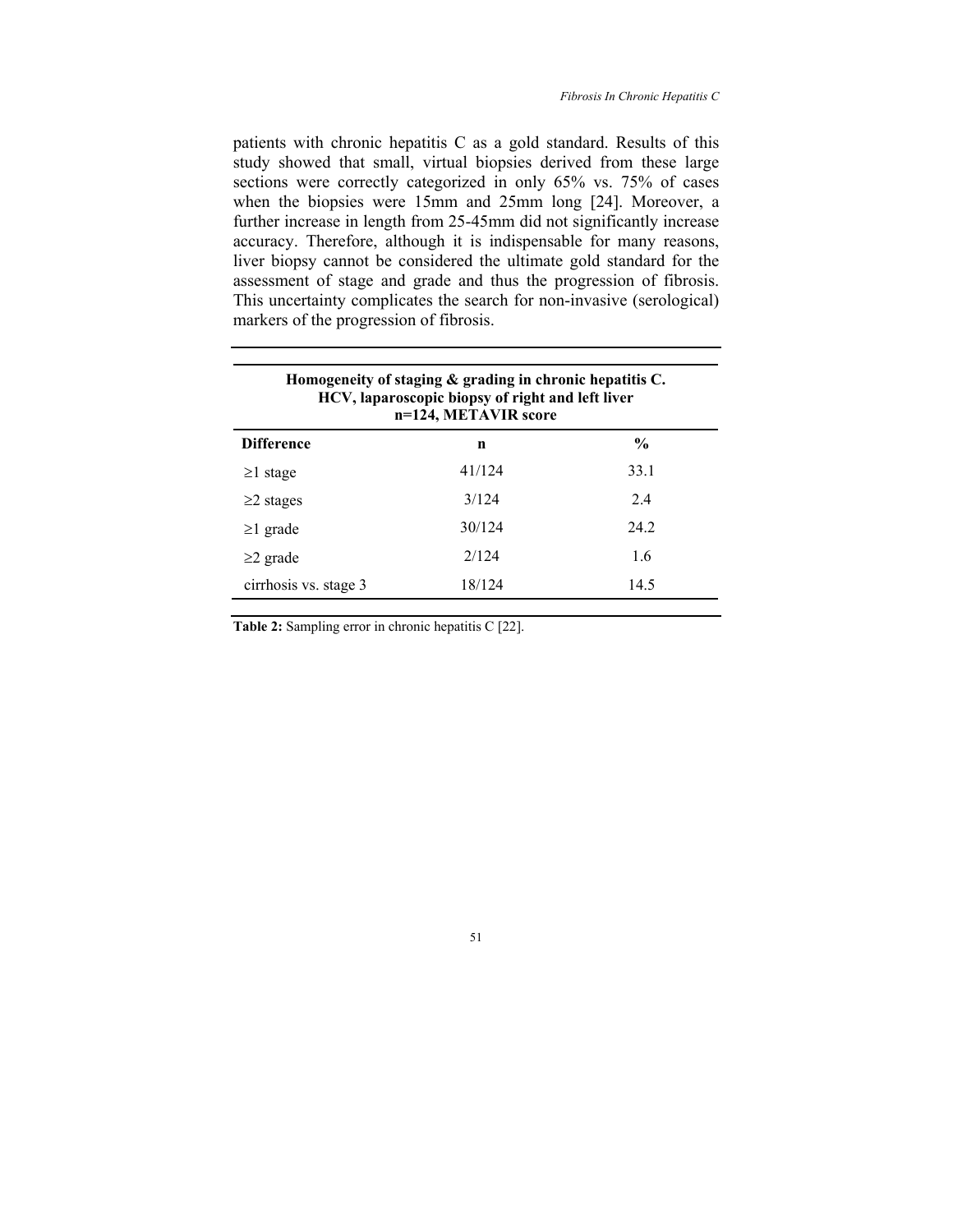| Laparoscopy vs. Histology<br>Retrospective, 1992-1994, 434 consecutive patients.<br>HCV 52%, HBV 8%, FL 8%, PBC 4%, AIH 3%, others 25% |             |                  |         |  |  |
|----------------------------------------------------------------------------------------------------------------------------------------|-------------|------------------|---------|--|--|
|                                                                                                                                        | Laparoscopy | <b>Histology</b> | Error   |  |  |
| Cirrhosis                                                                                                                              | 169         | 115              | 32%     |  |  |
| No cirrhosis                                                                                                                           | 265         | 263              | $0.8\%$ |  |  |
| Detection of cirrhosis (gold standard laparoscopy)                                                                                     |             |                  |         |  |  |
| Sensitivity of biopsy                                                                                                                  |             | 68%              |         |  |  |
| Specificity of biopsy                                                                                                                  |             | 0.8              |         |  |  |

**Table 3:** Sampling error in chronic liver diseases [23].

## **IMAGING TECHNIQUES**

At present imaging techniques lack the sensitivity and specificity necessary for the assessment of the stage of fibrosis in patients with chronic liver diseases. Structural, non-homogenous findings at ultrasound are not associated with the stage of fibrosis, and liver echogenicity can only be used for the detection or exclusion of moderate to extensive fatty infiltration [25]. Although the hepatic artery resistance index as measured by Doppler ultrasound was slightly higher in severe than in mild fibrosis, and no correlation was found with histological inflammation, necrosis or portal flow velocity, the method lacks sensitivity [26]. A slightly better differentiation between slight and severe fibrosis is found with magnetic resonance (MR)-techniques, such as superparamagnetic iron oxide-enhanced MR, which shows hypersignal intensities with a reticular pattern in most patients with advanced fibrosis (METAVIR F2-4), while the signal from non-fibrotic areas where more Kupffer cells are present is decreased [27]. The fibroscan, an interesting new technique using both ultrasound and low-frequency (50Hz) elastic waves whose propagation velocity are directly related to elasticity, was evaluated to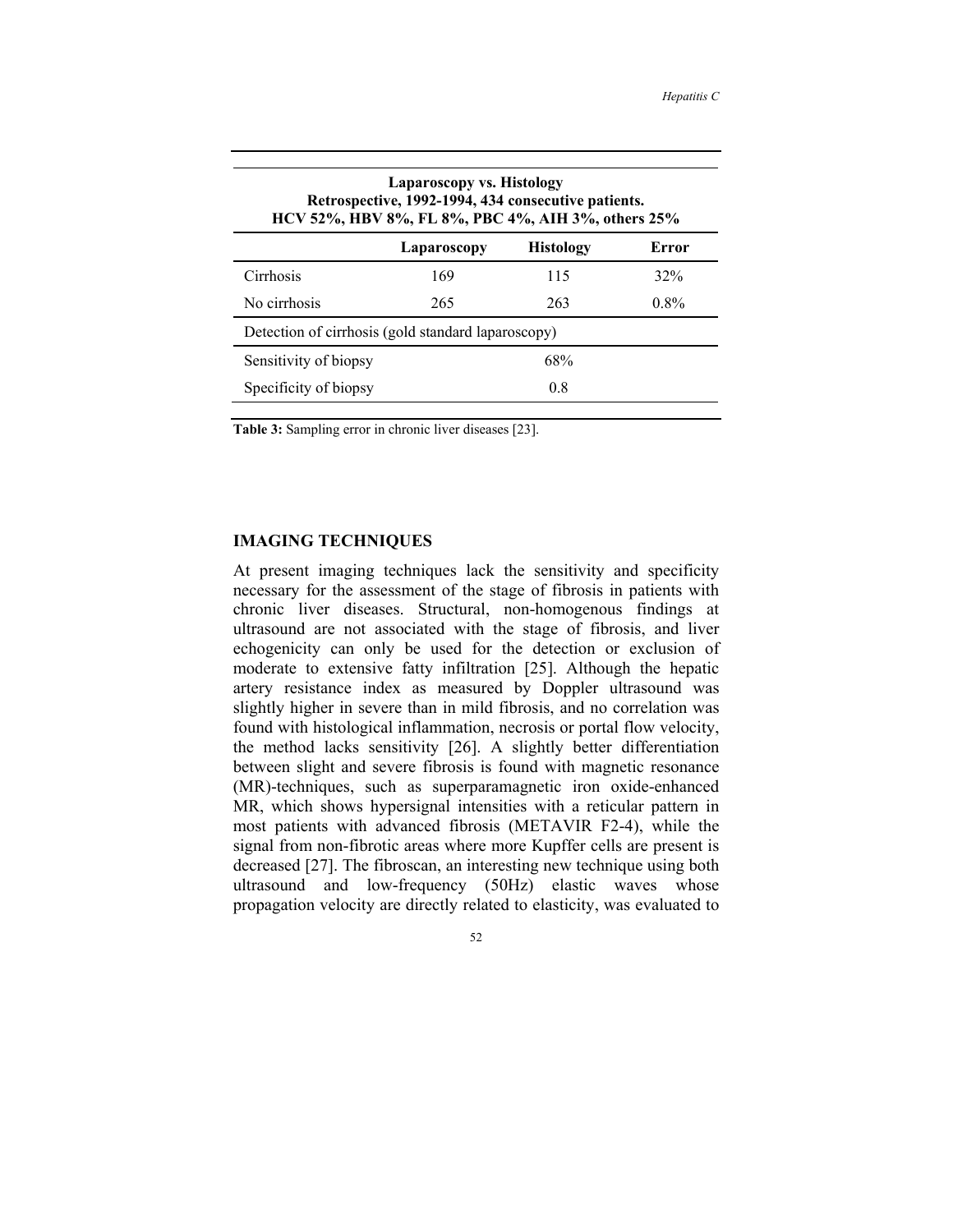quantify liver fibrosis in 106 patients with chronic hepatitis C. The areas under the (ROC) curves were 0.88 and 0.99 for the diagnosis of significant fibrosis or cirrhosis (METAVIR F2-4 and F4) [28]. Further prospective studies are needed to determine whether this technique can be used to detect changes in the stage of fibrosis in individual patients, e.g. during antifibrotic therapy.

#### **SEROLOGICAL MARKERS OF PROGRESSION**

Several studies have been performed with combinations of known serum markers of synthetic, metabolic or excretory liver functions, to derive an algorithm that predicts the histological severity (stage and grade) of chronic liver diseases. These algorithms were retrospectively determined and prospectively validated. Examples are the fibroscore, using alpha 2-macroglobulin, haptoglobin, gamma glutamyl transferase (GGT), gamma-globulin and bilirubin [29-31], and another score using platelet count, GGT, age and cholesterol [32] in patients with chronic hepatitis C (Table 4 and 5). Although these scores can be used instead of liver biopsy in a certain number of patients when a decision to treat or not must be made, they do not appear to be suitable for scientific studies requiring greater accuracy and an assessment of the dynamics of fibrogenesis and fibrolysis. Thus, when making a treatment decision, simple indicators may suffice. For example a single increase in alanine aminotransferase (ALT) during a 6 month observation period in patients with chronic hepatitis C indicated ≥stage 1 fibrosis allowing treatment to begin. These results occurred in 90% of patients (Table 6) [33]. Other indices are the PGA (prothrombin time, GGT, apolipoprotein A with or without alpha 2 macroglobulin) which has been validated in patients with alcoholic liver disease (Table 7) [34, 35].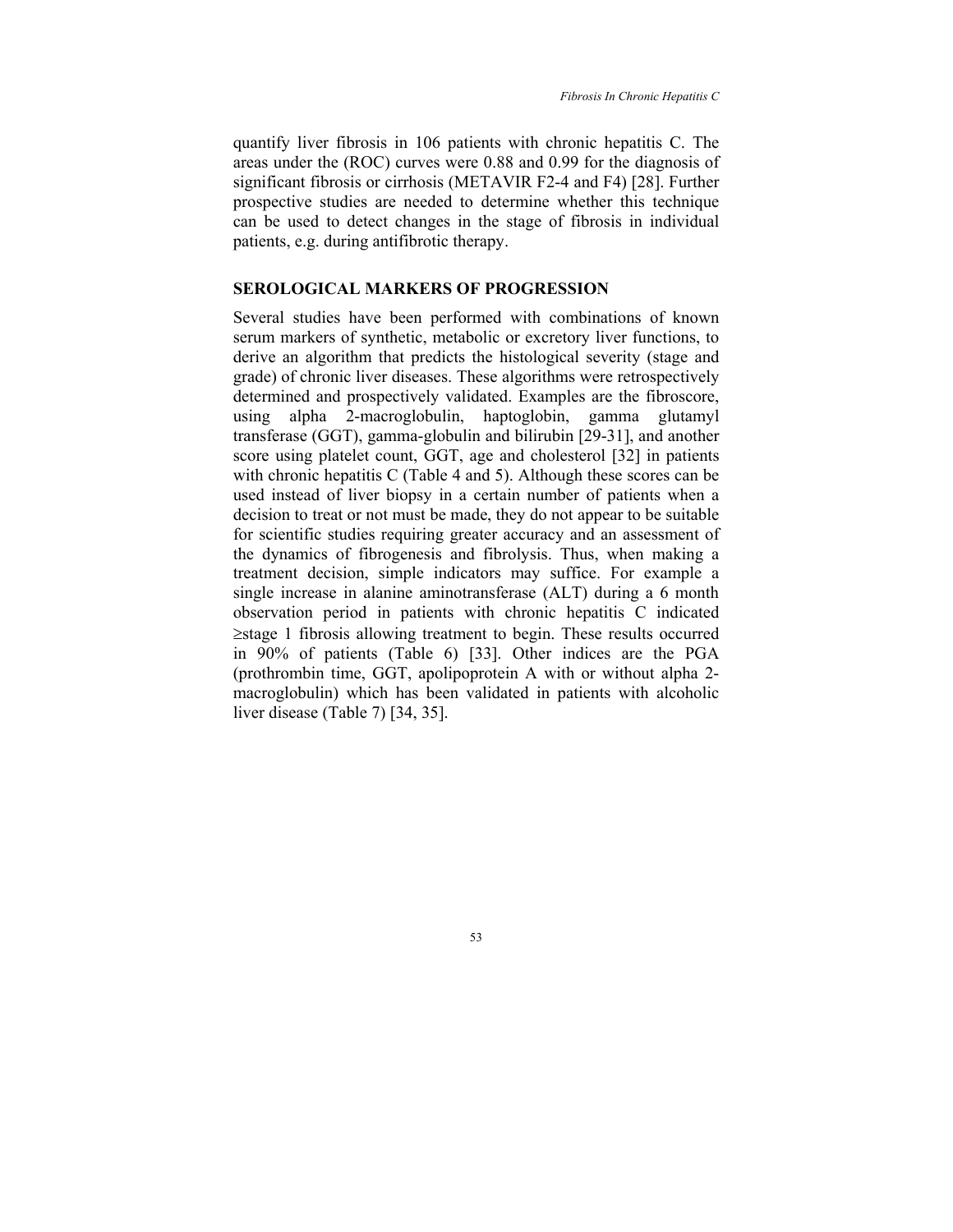# **Non-connective tissue markers as predictors of relevant liver fibrosis in hepatitis C (Fibroscore)**  205 retrospective, 134 prospective patients with hepatitis C METAVIR F0-1 vs. F2-4 5/11 serum markers predictive: alpha-2 macroglobulin haptoglobin gamma-globulin GGT bilirubin Index 0-0.1: 100% negative predictive of F2-4 (12%) Index 0.6-1.0: 90% positive predictive of F2-4 (34%) Index 0.1-0.6: no assignment possible (54%)

**Table 4:** Diagnostic value of the fibroscore to predict fibrosis stage in patients with chronic hepatitis C [29].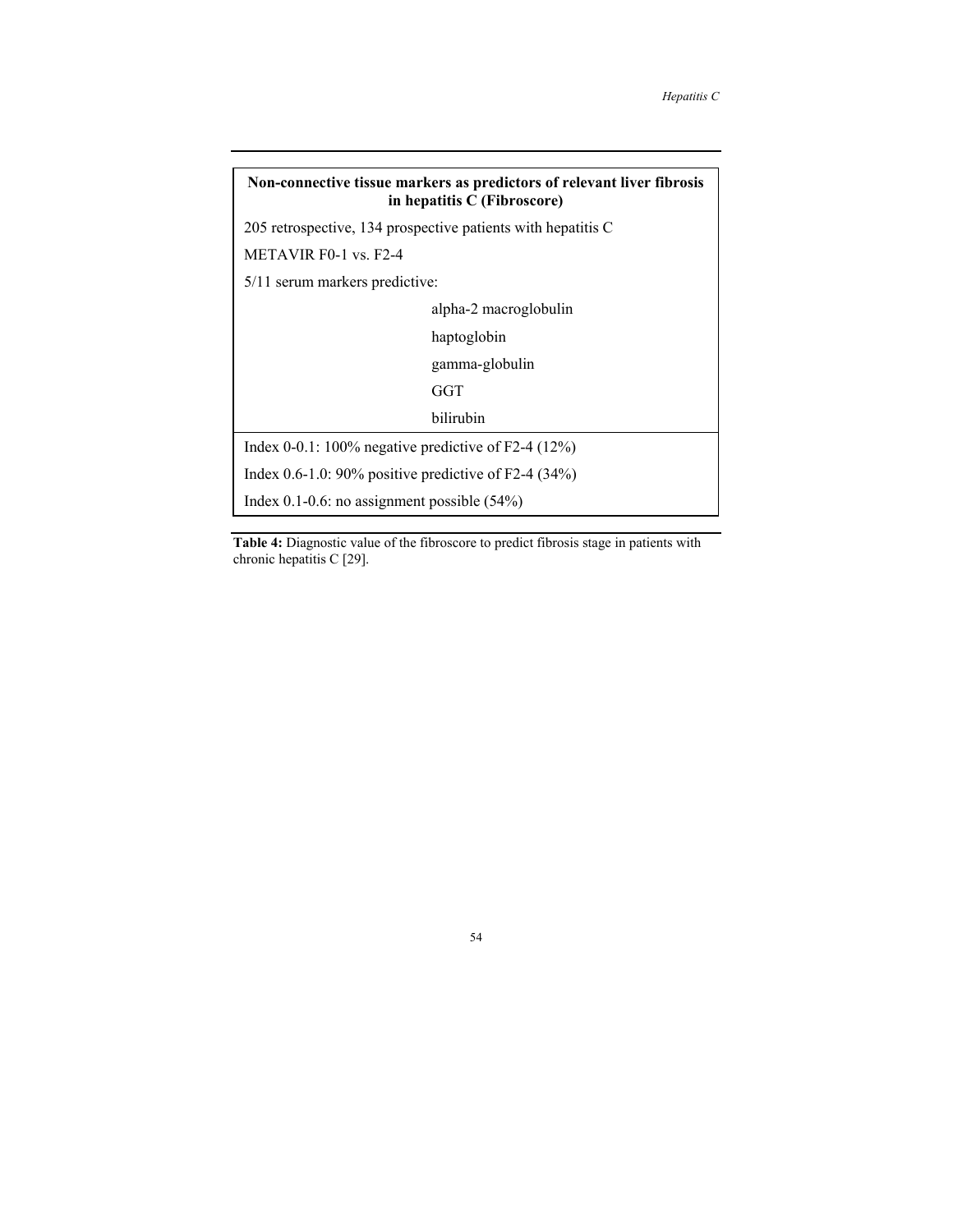| Score to predict absent/little fibrosis $(F0-1)$ in hepatitis C                                   |           |           |  |  |  |
|---------------------------------------------------------------------------------------------------|-----------|-----------|--|--|--|
| 351 retrospective, 125 prospective patients with hepatitis C                                      |           |           |  |  |  |
| METAVIR F0-1 vs. F2-4                                                                             |           |           |  |  |  |
| Score: 7.811-3.131 ln (platelet count) + 0.781 ln (GGT) + 3.647 ln (age) –<br>0.014 (cholesterol) |           |           |  |  |  |
| Score $<$ 4.2                                                                                     | Stage 0-1 | Stage 2-4 |  |  |  |
| Estimation                                                                                        | 120/266   | 5/125     |  |  |  |
| Validation                                                                                        | 47/92     | 2/49      |  |  |  |
| Score $\geq 6.9$                                                                                  | Stage 0-1 | Stage 2-4 |  |  |  |
| Estimation                                                                                        | 10/47     | 37/85     |  |  |  |
| Validation                                                                                        | 5/15      | 10/33     |  |  |  |
| Score <4.2: sensitivity 51%, NPV 96%                                                              |           |           |  |  |  |
| Score $>6.9$ : sensitivity 30%, PPV 66%                                                           |           |           |  |  |  |

**Table 5:** Alternative index for prediction of fibrosis in patients with chronic hepatitis C [32].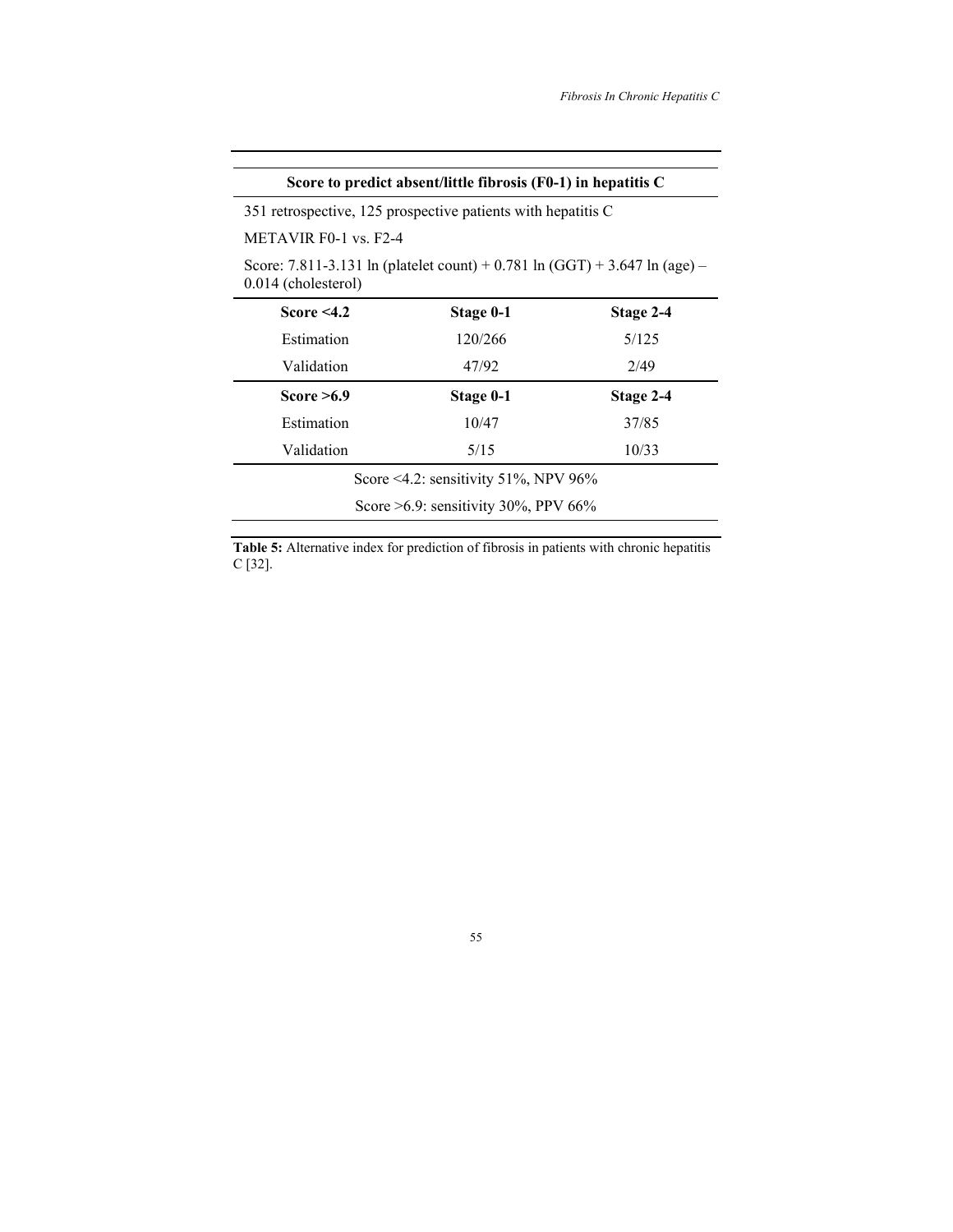| Prediction of absent/little fibrosis (F0-1) by ALT             |      |      |      |              |                  |
|----------------------------------------------------------------|------|------|------|--------------|------------------|
| 864 retrospective patients with hepatitis C                    |      |      |      |              |                  |
| METAVIR $F0-1$ vs $F2-4$                                       |      |      |      |              |                  |
| ALT normal vs. ALT elevated during 6 months                    |      |      |      |              |                  |
| <b>Stage</b>                                                   | 0    | 1    | 2    | 3            | $\boldsymbol{4}$ |
| ALT normal                                                     | 34.8 | 51.5 | 12.1 | $\mathbf{0}$ | 1.5              |
| ALT elevated                                                   | 0.8  | 23.7 | 50.5 | 17           | 8                |
| ALT persistently normal (n=66): $65\% \geq F1$ , $26\% > A1F1$ |      |      |      |              |                  |
| ALT elevated: $99\% \geq F1$ , $88\% > A1F1$                   |      |      |      |              |                  |
| Cut-off $ALT > 2.25$ ULN: clear indication for treatment       |      |      |      |              |                  |
| All patients with elevated ALT can be treated                  |      |      |      |              |                  |
| Biopsy only for patients with normal ALT                       |      |      |      |              |                  |

**Table 6:** ALT as a predictor of relevant fibrosis or inflammation in patients with chronic hepatitis C [33].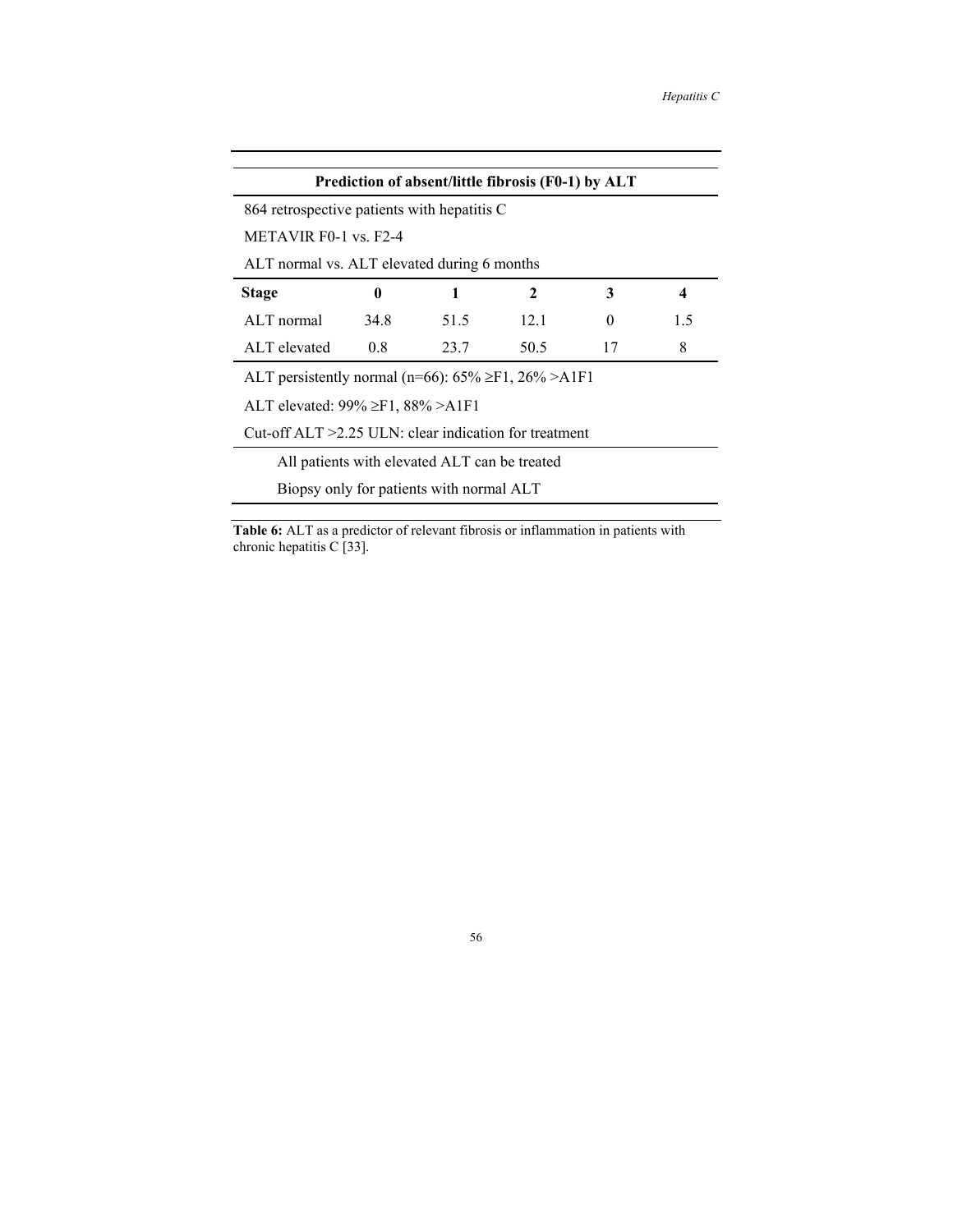| <b>PGA- or PGAA-index and alcoholic liver disease</b>                                |
|--------------------------------------------------------------------------------------|
| Patients with alcoholic liver disease:<br>$n=333$ retrospective, $n=291$ prospective |
| METAVIR F0-1 vs. F4                                                                  |
| Serum markers: prothrombin time                                                      |
| gamma GT                                                                             |
| apolipoprotein A                                                                     |
| Index 0-2: $100\%$ neg. pred. for F3/F4, 83% pos. pred. for F0/F1                    |
| Index 9-12:0% neg. pred. for $F0/F1$ , 86% pos. pred. for $F3/F4$                    |
| Correct classification of 65% of patients (Poynard et al. 1991 [34])                 |
| PGAA-Index (incl. alpha-2 macroglobulin n=316 prospective):                          |
| Correct classification of 70% of patients (Naveau et al. 1994 [35])                  |
|                                                                                      |

**Table 7:** PGAA and PGA indices to predict the severity of alcoholic liver fibrosis [34-35].

Measuring circulating metabolites of the ECM appears be a more straightforward approach to assess fibrogenesis and fibrolysis, especially in studies on the inhibition or reversal of liver fibrosis (Figure 3) [36-38]. However, serum levels of these markers are influenced by their excretion via the kidney or in bile, and by their uptake by endothelial cells, especially by liver sinusoidal endothelial cells. In addition, other organs with a high ECM turnover can contribute to these serum levels. Cross-sectional studies suggest a significant, but insufficient predictive value of single ECM markers for the stage of fibrosis [39-41]. Meanwhile the cross-sectional evaluation of the European liver fibrosis consortium (ELF) study using 10 automatized ECM parameters in more than 1000 patients with various chronic liver diseases provided algorithms of 3-4 ECM markers with a better predictive value than an assessment by an independent expert pathologist who was not trained as well as two reference pathologists [42]. As in other studies correlating histology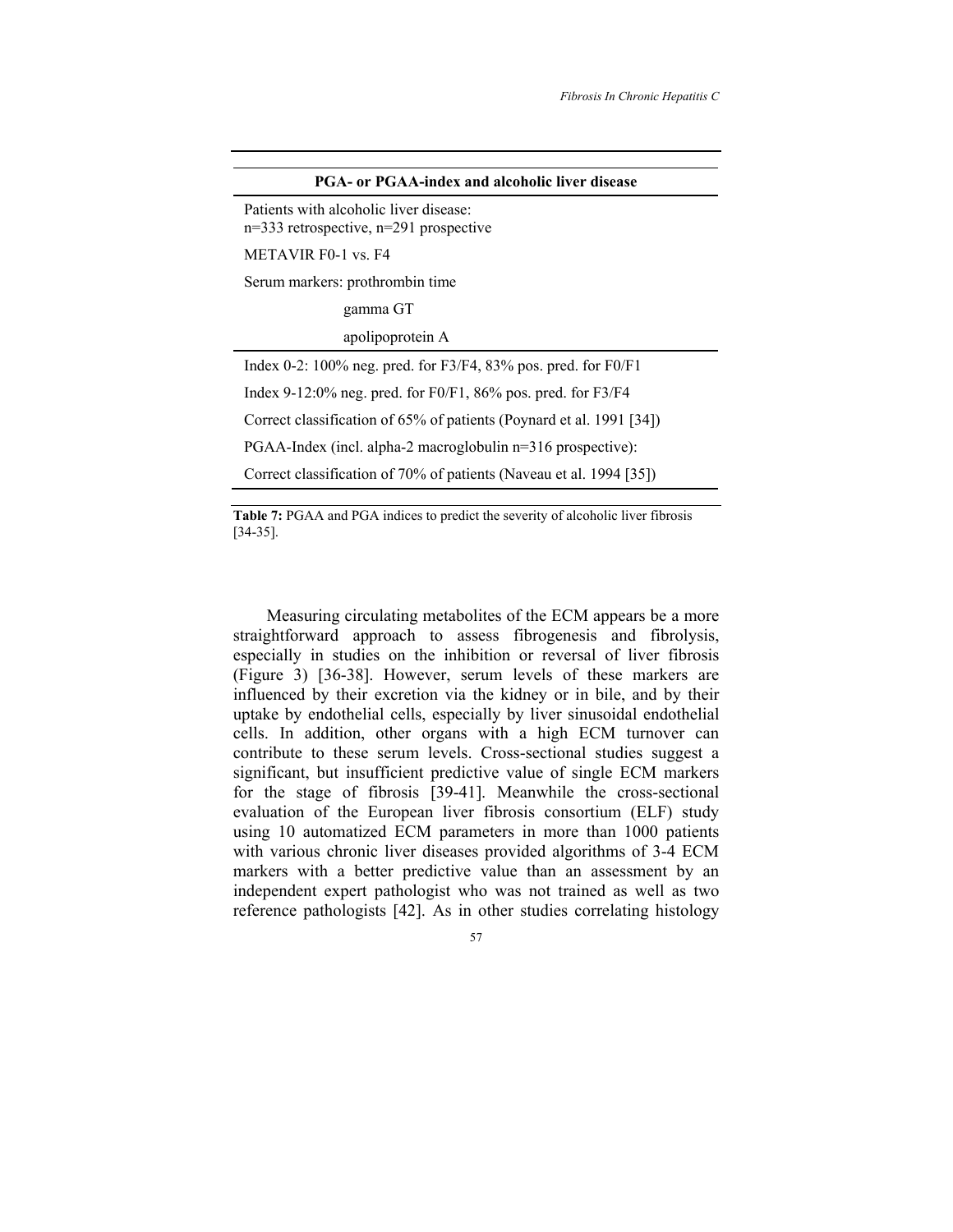with noninvasive markers, the problem of validation for bioptical sampling errors remains (see chapter above) which introduces an error of one stage (METAVIR scale) in 25% of biopsies; this is expected to increase when liver diseases other than chronic hepatitis C are included (as in the ELF study). The results of the two-year follow-up arm of the ELF study have not yet been published.



**Figure 3:** Circulating matrix proteins related to fibrogenesis and fibrolysis. Procollagen precursors released by fibrogenic cells are processed by procollagen peptidases. Only removal of the bulky propeptides allows the formation of collagen fibrils in the extracellular space. Thus circulating propeptide levels should reflect de novo synthesis and deposition of collagen, i.e. fibrogenesis. On the other hand, action of MMPs is expected to generate fragments of already deposited matrix proteins the levels of which should reflect matrix dissolution, i.e. fibrolysis. Most other molecules appear to rather represent an accelerated matrix turnover.

The two large multicenter studies that evaluate the predictive value of circulating matrix markers as predictors of fibrosis stage are mentioned (ELF: patients with all chronic liver diseases; Prometheus: patients with chronic hepatitis C). The ELF study also assesses the predictive value as to fibrosis progression.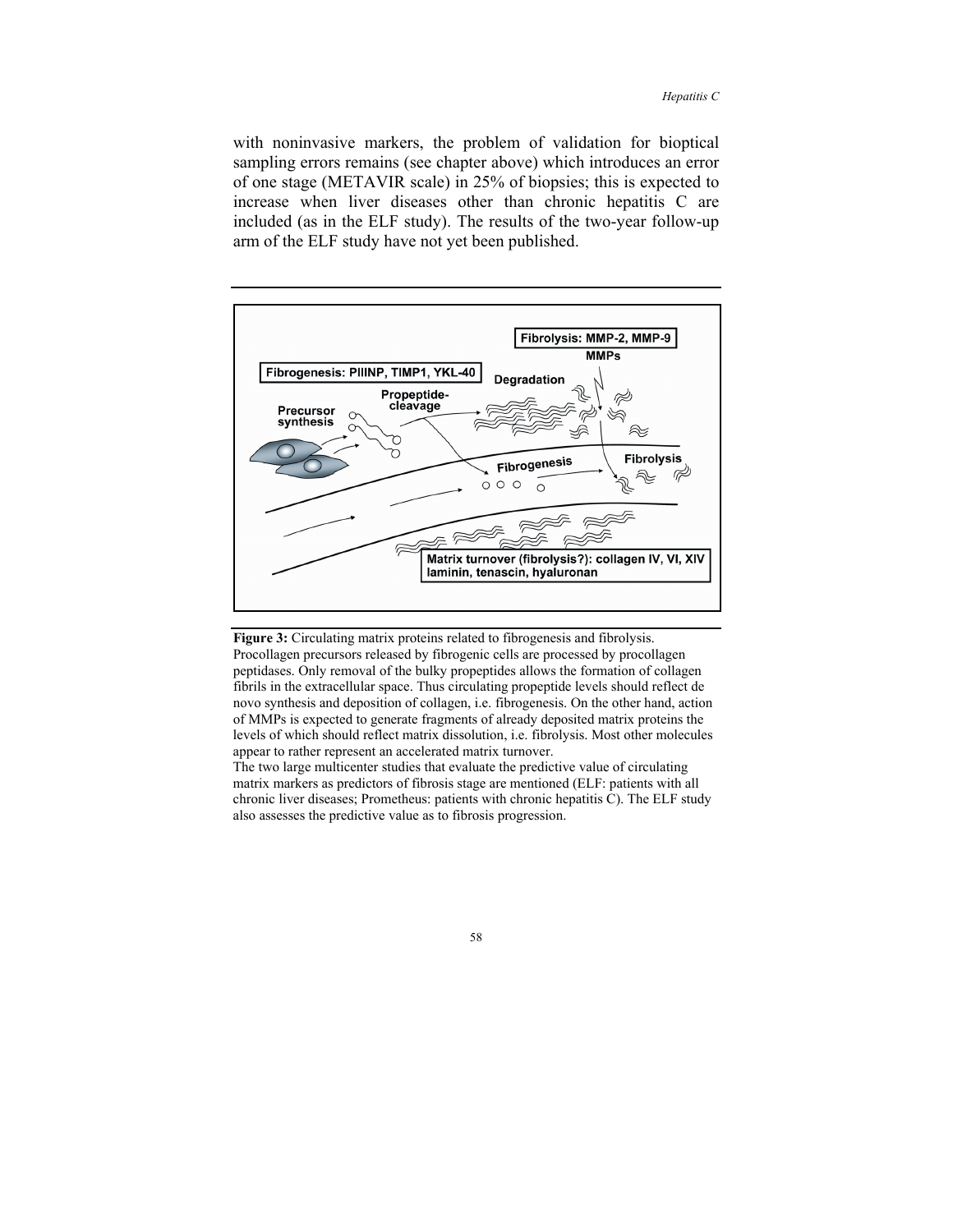*Fibrosis In Chronic Hepatitis C* 

A more direct approach to validate the true serum markers of fibrogenesis and fibrolysis, which is nevertheless equally prone to sampling errors, is the use of real time quantification of fibrosisrelevant mRNA expression from liver biopsies compared to serum fibrosis markers. In a study of 50 patients with various types of liver disease, we found a fairly good correlation between liver procollagen I or TIMP-1 expression and serum levels of the aminoterminal procollagen type III peptide or TIMP-1 (data not shown). These results need to be confirmed in larger studies. The availability of serum markers of hepatic fibrogenesis (or fibrolysis) will provide a quick and frequent assessment of the antifibrotic potential of drugs in patients with progressive liver disease. If these reliable serological tests can be combined with drugs that inhibit or revert fibrosis [43] the desire to revert fibrosis or even cirrhosis may be fulfilled.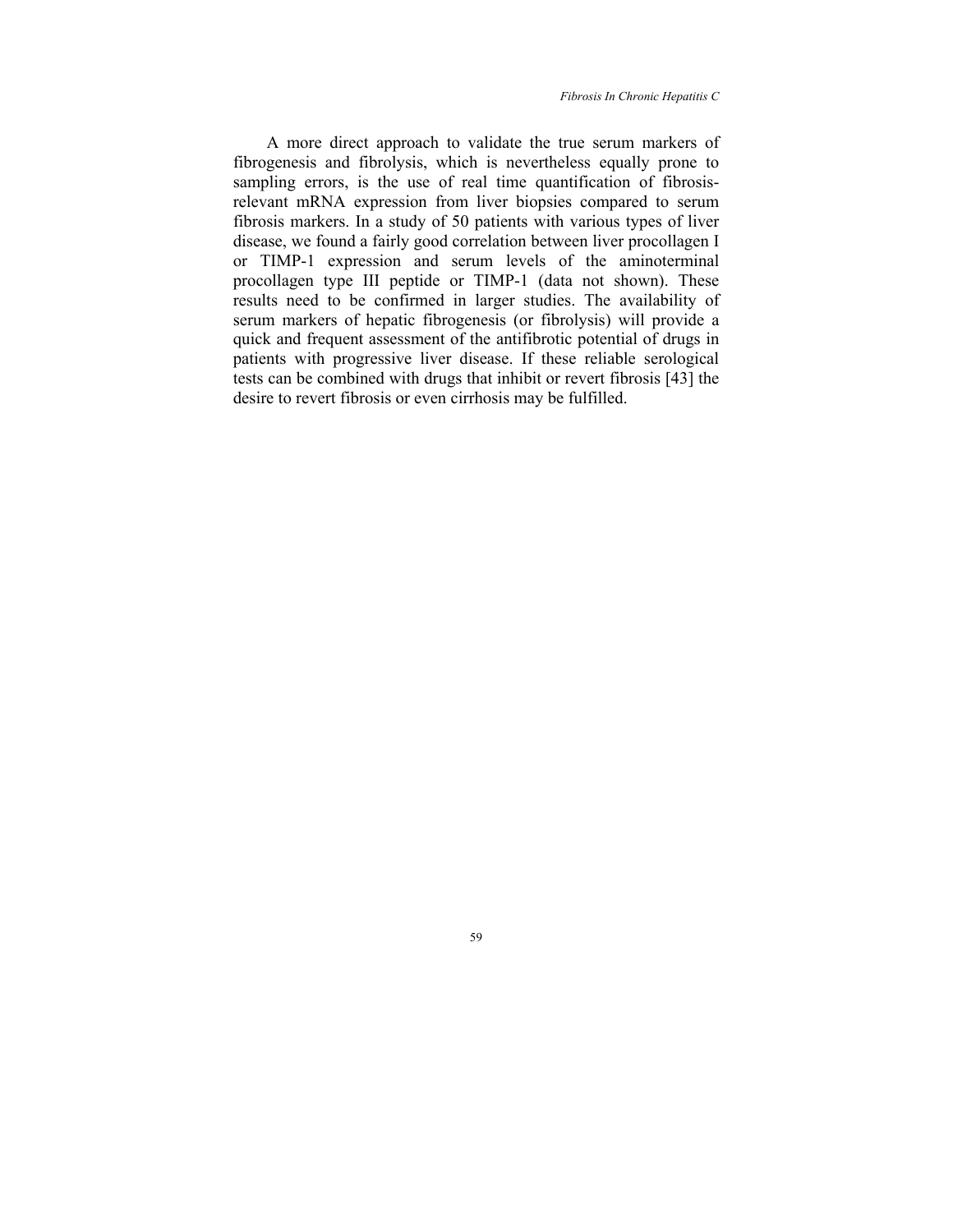# **REFERENCES**

- 1. Schuppan D, Ruehl M, Somasundaram R, Hahn EG. Matrix as a modulator of hepatic fibrogenesis. Sem Liver Dis 2001;21:351-372.
- 2. Friedman SL. Molecular regulation of hepatic fibrosis, an integrated cellular response to tissue injury. J Biol Chem 2000;275:2247-2250.
- 3. Benyon RC, Arthur MJ. Extracellular matrix degradation and the role of hepatic stellate cells. Semin Liver Dis 2001;21:373-384.
- 4. Soyer MT, Ceballos R, Aldrete JS. Reversibility of severe hepatic damage caused by jejunoileal bypass after re-establishment of normal intestinal continuity. Surgery 1976;79:601-604.
- 5. Dufour JF, DeLellis R, Kaplan MM. Reversibility of hepatic fibrosis in autoimmune hepatitis. Ann Intern Med 1997;127:981-985.
- 6. Hammel P, Couvelard A, O'Toole D, Ratouis A, Sauvanet A, Flejou JF, Degott C, Belghiti J, Bernades P, Valla D, Ruszniewski P, Levy P. Regression of liver fibrosis after biliary drainage in patients with chronic pancreatitis and stenosis of the common bile duct. N Engl J Med 2001;344:418-423.
- 7. Muretto P, Angelucci E, Lucarelli G. Reversibility of cirrhosis in patients cured of thalassemia by bone marrow transplantation. Ann Intern Med 2002;136:667-672.
- 8. Crone J, Moslinger D, Bodamer OA, Schima W, Huber WD, Holme E, Stockler Ipsiroglu S. Reversibility of cirrhotic regenerative liver nodules upon NTBC treatment in a child with tyrosinaemia type I. Acta Paediatr 2003;92:625-628.
- 9. Poynard T, McHutchison J, Manns M, Trepo C, Lindsay K, Goodman Z, Ling MH, Albrecht J. Impact of pegylated interferon alfa-2b and ribavirin on liver fibrosis in patients with chronic hepatitis C. Gastroenterology 2002;122:1303- 1313.
- 10. Arif A, Levine RA, Sanderson SO, Bank L, Velu RP, Shah A, Mahl TC, Gregory DH. Regression of fibrosis in chronic hepatitis C after therapy with interferon and ribavirin. Dig Dis Sci 2003;48:1425-1430.
- 11. Arthur MJ. Reversibility of liver fibrosis and cirrhosis following treatment for hepatitis C. Gastroenterology 2002;122:1525-1528.
- 12. Powell EE, Edwards-Smith CJ, Hay JL, Clouston AD, Crawford DH, Shorthouse C, Purdie DM, Jonsson JR. Host genetic factors influence disease progression in chronic hepatitis C. Hepatology 2000;31:828-833.
- 13. Bahr MJ, el Menuawy M, Boeker KH, Musholt PB, Manns MP, Lichtinghagen R. Cytokine gene polymorphisms and the susceptibility to liver cirrhosis in patients with chronic hepatitis C. Liver Int 2003;23:420-425.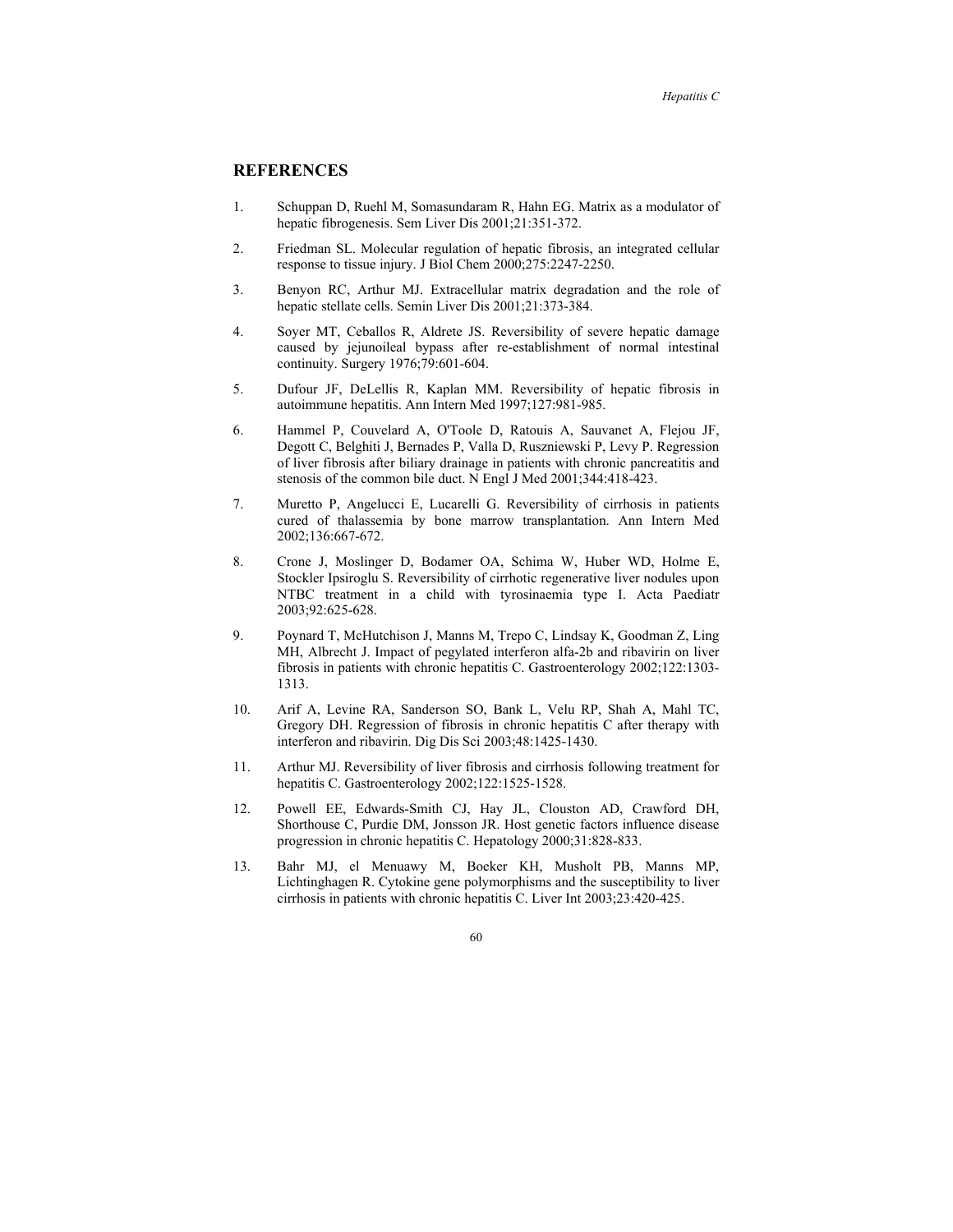- 14. Muhlbauer M, Bosserhoff AK, Hartmann A, Thasler WE, Weiss TS, Herfarth H, Lock G, Scholmerich J, Hellerbrand C. A novel MCP-1 gene polymorphism is associated with hepatic MCP-1 expression and severity of HCV-related liver disease. Gastroenterology 2003;125:1085-1093.
- 15. Hellier S, Frodsham AJ, Hennig BJ, Klenerman P, Knapp S, Ramaley P, Satsangi J, Wright M, Zhang L, Thomas HC, Thursz M, Hill AV. Association of genetic variants of the chemokine receptor CCR5 and its ligands, RANTES and MCP-2, with outcome of HCV infection. Hepatology 2003;38:1468-1476.
- 16. Satsangi J, Chapman RW, Haldar N, Donaldson P, Mitchell S, Simmons J, Norris S, Marshall SE, Bell JI, Jewell DP, Welsh KI. A functional polymorphism of the stromelysin gene (MMP-3) influences susceptibility to primary sclerosing cholangitis. Gastroenterology 2001;121:124-130.
- 17. Wright M, Goldin R, Hellier S, Knapp S, Frodsham A, Hennig B, Hill A, Apple R, Cheng S, Thomas H, Thursz M. Factor V Leiden polymorphism and the rate of fibrosis development in chronic hepatitis C virus infection. Gut 2003;52:1206-1210.
- 18. Yoshizawa K, Ota M, Saito S, Maruyama A, Yamaura T, Rokuhara A, Orii K, Ichijo T, Matsumoto A, Tanaka E, Kiyosawa K. Long-term follow-up of hepatitis C virus infection: HLA class II loci influences the natural history of the disease. Tissue Antigens 2003;61:159-165.
- 19. Erhardt A, Maschner-Olberg A, Mellenthin C, Kappert G, Adams O, Donner A, Willers R, Niederau C, Haussinger D. HFE mutations and chronic hepatitis C: H63D and C282Y heterozygosity are independent risk factors for liver fibrosis and cirrhosis. J Hepatol 2003;38:335-342.
- 20. Silvestri L, Sonzogni L, De Silvestri A, Gritti C, Foti L, Zavaglia C, Leveri M, Cividini A, Mondelli MU, Civardi E, Silini EM. CYP enzyme polymorphisms and susceptibility to HCV-related chronic liver disease and liver cancer. Int J Cancer 2003;104:310-317.
- 21. Bedossa P, Poynard T. An algorithm for the grading of activity in chronic hepatitis C. The METAVIR Cooperative Study Group. Hepatology 1996;24:289-293.
- 22. Regev A, Berho M, Jeffers LJ, Milikowski C, Molina EG, Pyrsopoulos NT, Feng ZZ, Reddy KR, Schiff ER. Sampling error and intraobserver variation in liver biopsy in patients with chronic HCV infection. Am J Gastroenterol 2002;97:2614-2618.
- 23. Poniachik J, Bernstein DE, Reddy KR, Jeffers LJ, Coelho-Little ME, Civantos F, Schiff ER. The role of laparoscopy in the diagnosis of cirrhosis. Gastrointest Endosc 1996;43:568-571.
- 24. Bedossa P, Dargere D, Paradis V. Sampling variability of liver fibrosis in chronic hepatitis C. Hepatology 2003;38:1449-1457.
- 25. Mathiesen UL, Franzen LE, Aselius H, Resjo M, Jacobsson L, Foberg U, Fryden A, Bodemar G. Increased liver echogenicity at ultrasound examination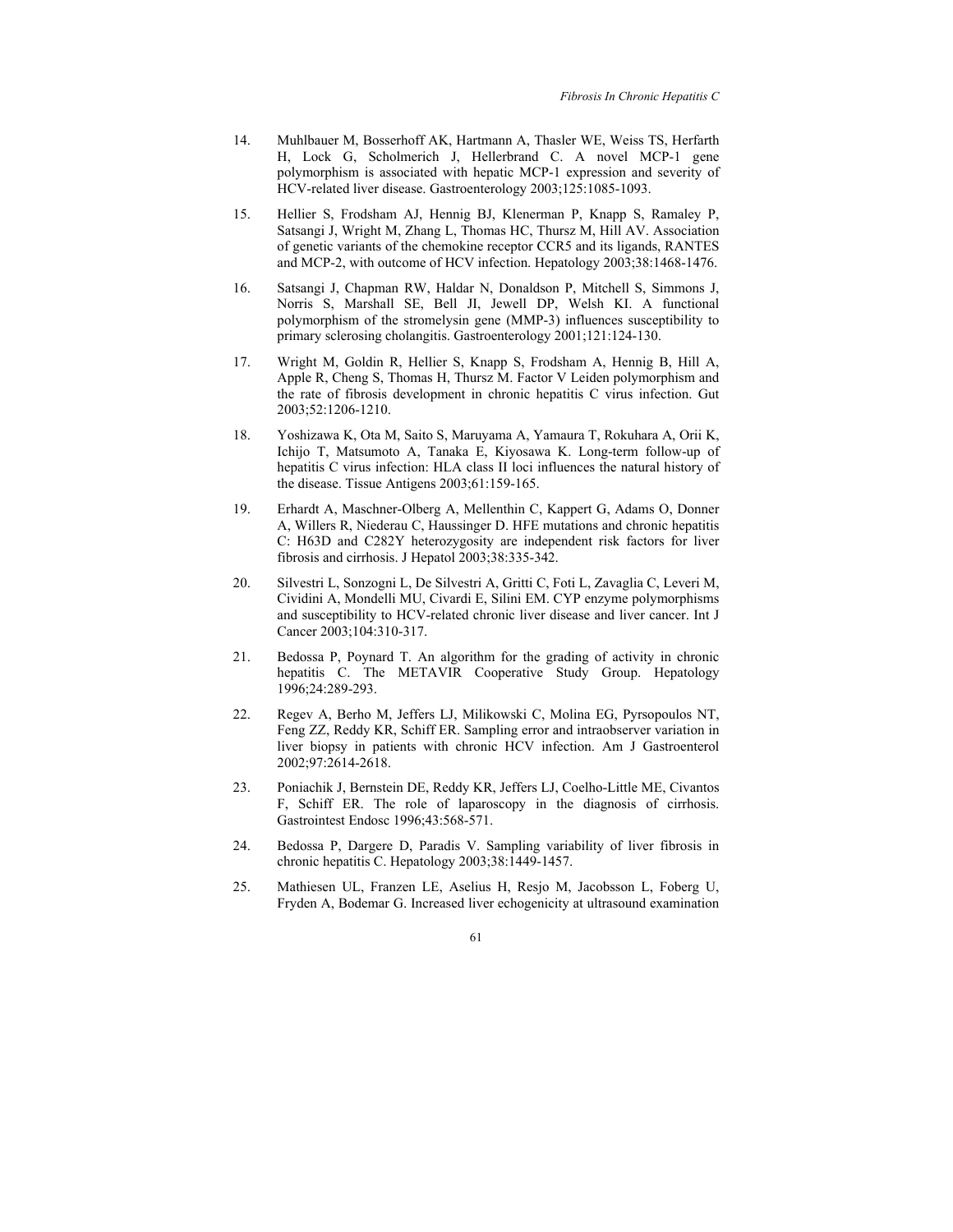reflects degree of steatosis but not of fibrosis in asymptomatic patients with mild/moderate abnormalities of liver transaminases. Dig Liver Dis 2002;34:516-522.

- 26. Sandrin L, Fourquet B, Hasquenoph JM, Yon S, Fournier C, Mal F, Christidis C, Ziol M, Poulet B, Kazemi F, Beaugrand M, Palau R. Transient elastography: a new noninvasive method for assessment of hepatic fibrosis. Ultrasound Med Biol 2003;29:1705-1713.
- 27. Lucidarme O, Baleston F, Cadi M, Bellin MF, Charlotte F, Ratziu V, Grenier PA. Non-invasive detection of liver fibrosis: Is superparamagnetic iron oxide particle-enhanced MR imaging a contributive technique? Eur Radiol 2003;13:467-474.
- 28. Sandrin L, Fourquet B, Hasquenoph JM, Yon S, Fournier C, Mal F, Christidis C, Ziol M, Poulet B, Kazemi F, Beaugrand M, Palau R. Transient elastography: a new noninvasive method for assessment of hepatic fibrosis. Ultrasound Med Biol 2003;29:1705-1713.
- 29. Imbert-Bismut F, Ratziu V, Pieroni L, Charlotte F, Benhamou Y, Poynard T; MULTIVIRC Group. Biochemical markers of liver fibrosis in patients with hepatitis C virus infection: a prospective study. Lancet 2001;357:1069-1075.
- 30. Poynard T, McHutchison J, Manns M, Myers RP, Albrecht J. Biochemical surrogate markers of liver fibrosis and activity in a randomized trial of peginterferon alfa-2b and ribavirin. Hepatology 2003;38:481-492.
- 31. Myers RP, Benhamou Y, Imbert-Bismut F, Thibault V, Bochet M, Charlotte F, Ratziu V, Bricaire F, Katlama C, Poynard T. Serum biochemical markers accurately predict liver fibrosis in HIV and hepatitis C virus co-infected patients. AIDS 2003;17:721-725.
- 32. Forns X, Ampurdanes S, Llovet JM, Aponte J, Quinto L, Martinez-Bauer E, Bruguera M, Sanchez-Tapias JM, Rodes J. Identification of chronic hepatitis C patients without hepatic fibrosis by a simple predictive model. Hepatology 2002;36:986-992.
- 33. Pradat P, Alberti A, Poynard T, Esteban JI, Weiland O, Marcellin P, Badalamenti S, Trepo C. Predictive value of ALT levels for histologic findings in chronic hepatitis C: a European collaborative study. Hepatology 2002;36:973-977.
- 34. Poynard T, Aubert A, Bedossa P, Abella A, Naveau S, Paraf F, Chaput JC. A simple biological index for detection of alcoholic liver disease in drinkers. Gastroenterology 1991;100:1397-1402.
- 35. Naveau S, Poynard T, Benattar C, Bedossa P, Chaput JC. Alpha-2 macroglobulin and hepatic fibrosis. Diagnostic interest. Dig Dis Sci 1994;39:2426-2432.
- 36. Schuppan D, Stölzel U, Oesterling C, Somasundaram R. Serum markers for liver fibrosis. J Hepatol 1995;22:82-88.